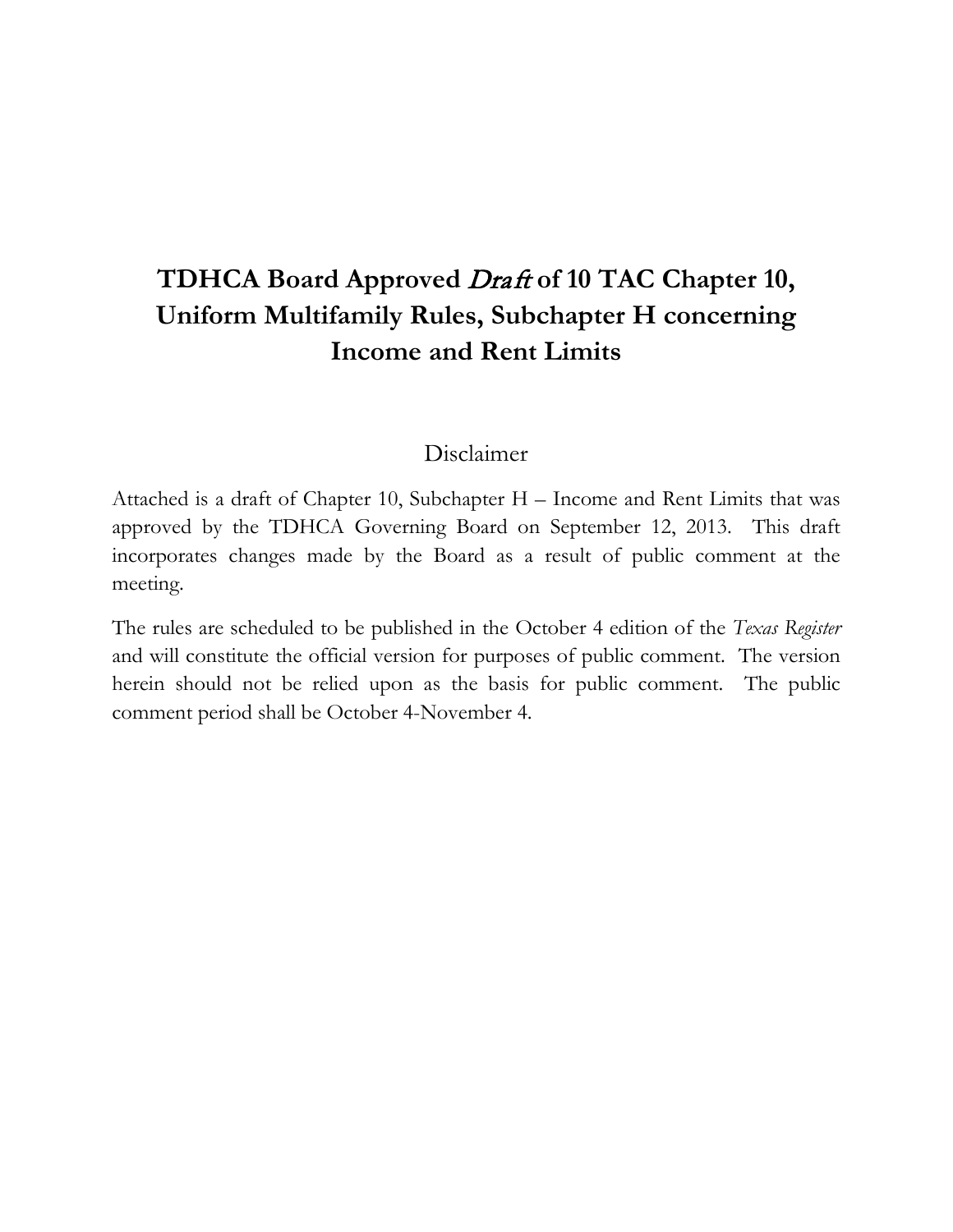| TITLE 10     | <b>COMMUNITY DEVELOPMENT</b>                      |
|--------------|---------------------------------------------------|
| PART 1       | TEXAS DEPARTMENT OF HOUSING AND COMMUNITY AFFAIRS |
| CHAPTER 10   | UNIFORM MULTIFAMILY RULES                         |
| SUBCHAPTER H | INCOME AND RENT LIMITS                            |

#### <span id="page-1-0"></span>**§10.1001. Purpose.**

The purpose of this subchapter is to codify the income and rent limits applicable to the multifamily programs administered by the Texas Department of Housing and Community Affairs (the "Department"). The Department may, but is not required to, calculate and provide income and rent limits for programs administered by the Department. Income and rent limits will be derived from data released by Federal agencies including the U.S. Department of Housing and Urban Development (HUD).

#### <span id="page-1-1"></span>**§10.1002. Definitions.**

(a) Unless otherwise defined here terms have the meaning in §10.3 of this chapter (relating to Definitions), or federal or state law.

(b) Multifamily Tax Subsidy Program Imputed Income Limit--Using the income limits provided by HUD pursuant to §142(d), the imputed income limit is the income limitation which would apply to individuals occupying the unit if the number of individuals occupying the unit were as described in paragraphs (1) and (2) of this subsection:

(1) In the case of a unit which does not have a separate bedroom, 1 individual; or

(2) In the case of a unit which has 1 or more separate bedrooms, 1.5 individuals for each separate bedroom.

#### <span id="page-1-2"></span>**§10.1003. Tax Exempt Bond Developments. Properties**

(a) Tax Exempt Bond Developments must use the Multifamily Tax Subsidy Program (MTSP) income limits released by HUD, generally, on an annual basis. The MTSP limit tables include:

(1) The 50 percent and 60 percent Area Median Gross Income (AMGI) by household size.

(2) In areas where the income limits did not decrease in 2007 and 2008 because of HUD's hold harmless policy, a HERA Special 50 percent and HERA Special 60 percent income limit by household size. These higher limits can only be used if at least one building in the Project was placed in service on or before December 31, 2008.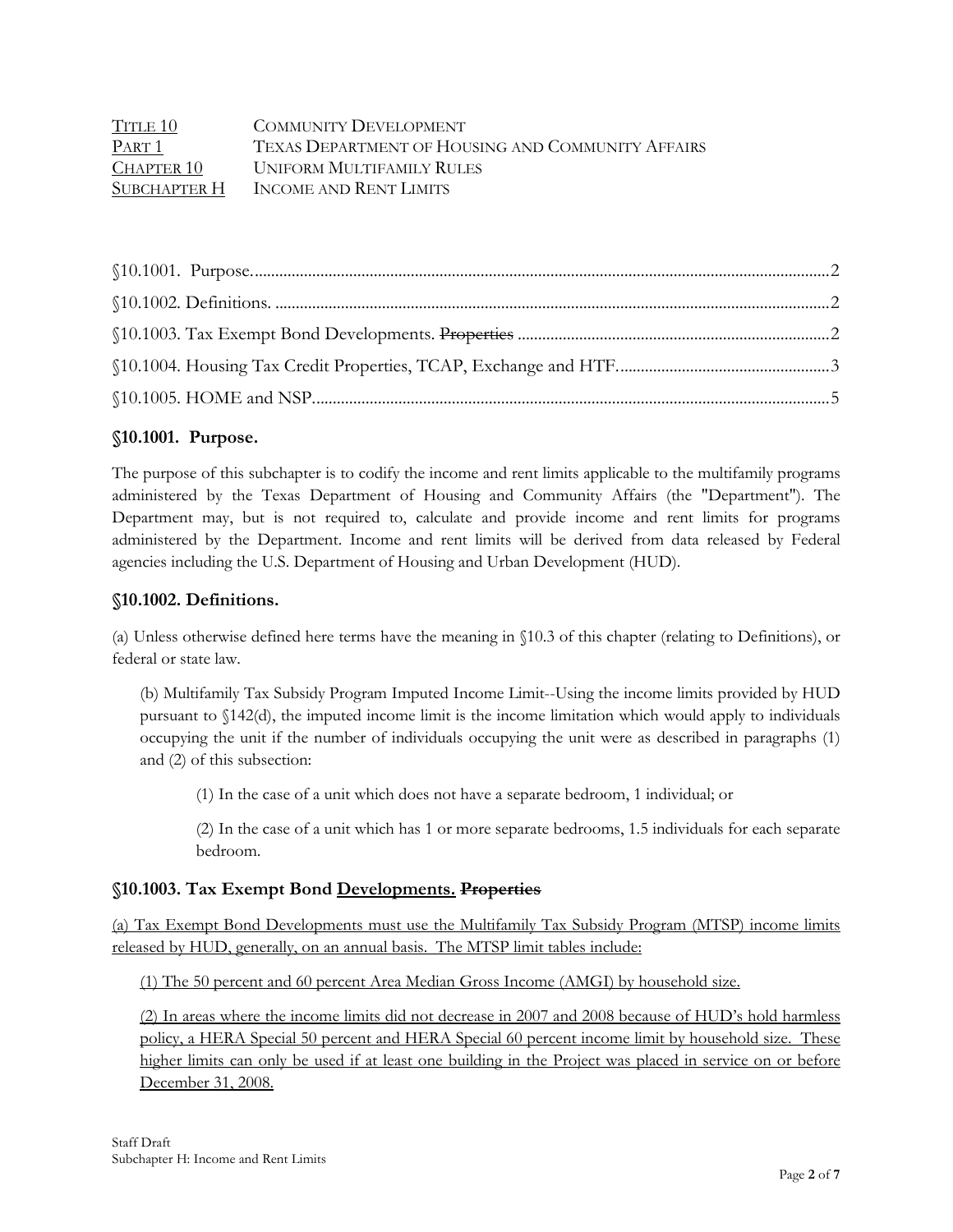(b) If HUD releases a 30 percent, 40 percent, 60 percent or 80 percent income limit in the MTSP charts the Department will make that data available without any calculations. Otherwise, the following calculation will be used, without rounding, to determine additional income limits:

(1) To calculate the 30 percent AMGI, the 50 percent AMGI limit will be multiplied by .60 or 60 percent.

(2) To calculate the 40 percent AMGI, the 50 percent AMGI limit will be multiplied by .80 or 80 percent.

(3) To calculate the 60 percent AMGI, the 50 percent AMGI limit will be multiplied by 1.2 or 120 percent.

(4) To calculate the 80 percent AMGI, the 50 percent AMGI limit will be multiplied by 1.6 or 160 percent.

 $(c)$  (a) The Land Use Restriction Agreement (LURA) for some, but not all, Tax Exempt Bond properties restricts the amount of rent the Development Owner is permitted to charge. If the LURA restricts rents rent limits, rent limits will be calculated in accordance with subsection \$10.1004(d) of this subchapter. rents will be calculated as 30 percent of the applicable Multifamily Tax Subsidy Program Imputed Income Limit, but never less than the limit taking into consideration the gross rent floor provided in accordance with Revenue Procedure 94-57.

 $(d)$   $(\theta)$  Tax Exempt Bond LURAs are hereby amended to be consistent with this section.

 $(e)$   $(e)$  The Department will make available a memorandum in a recordable form reflecting the applicable rent limits in accordance with this section and the legal description of the affected property. The owner of the property will bear any costs associated with recording such memorandum in the real property records for the county in which the property is located.

 $(f)$   $(d)$  Nothing in this section prevents a Development Owner from pursuing a Material Amendment to their LURA in accordance with the procedures found in §10.405 of this chapter (relating to Amendments and Extensions).

### <span id="page-2-0"></span>**§10.1004. Housing Tax Credit Properties, TCAP, Exchange and HTF.**

(a) Except for certain rural properties, Housing Tax Credit, TCAP, Exchange, and HTF Developments must use the Multifamily Tax Subsidy Program (MTSP) income limits released by HUD, generally, on an annual basis. The MTSP limit tables include:

(1) The 50 percent and 60 percent Area Median Gross Income (AMGI) by household size.

(2) In areas where the income limits did not decrease in 2007 and 2008 because of HUD's hold harmless policy, a HERA Special 50 percent and HERA Special 60 percent income limit by household size. These higher limits can only be used if at least one building in the Project (as defined on line 8b on Form 8609) was placed in service on or before December 31, 2008.

(b) If HUD releases a 30 percent, 40 percent, 60 percent or 80 percent income limit in the MTSP charts the Department will use that data. Otherwise, the following calculation will be used, without rounding, to determine additional income limits:

(1) To calculate the 30 percent AMGI, the 50 percent AMGI limit will be multiplied by .60 or 60 percent.

(2) To calculate the 40 percent AMGI, the 50 percent AMGI limit will be multiplied by .80 or 80 percent.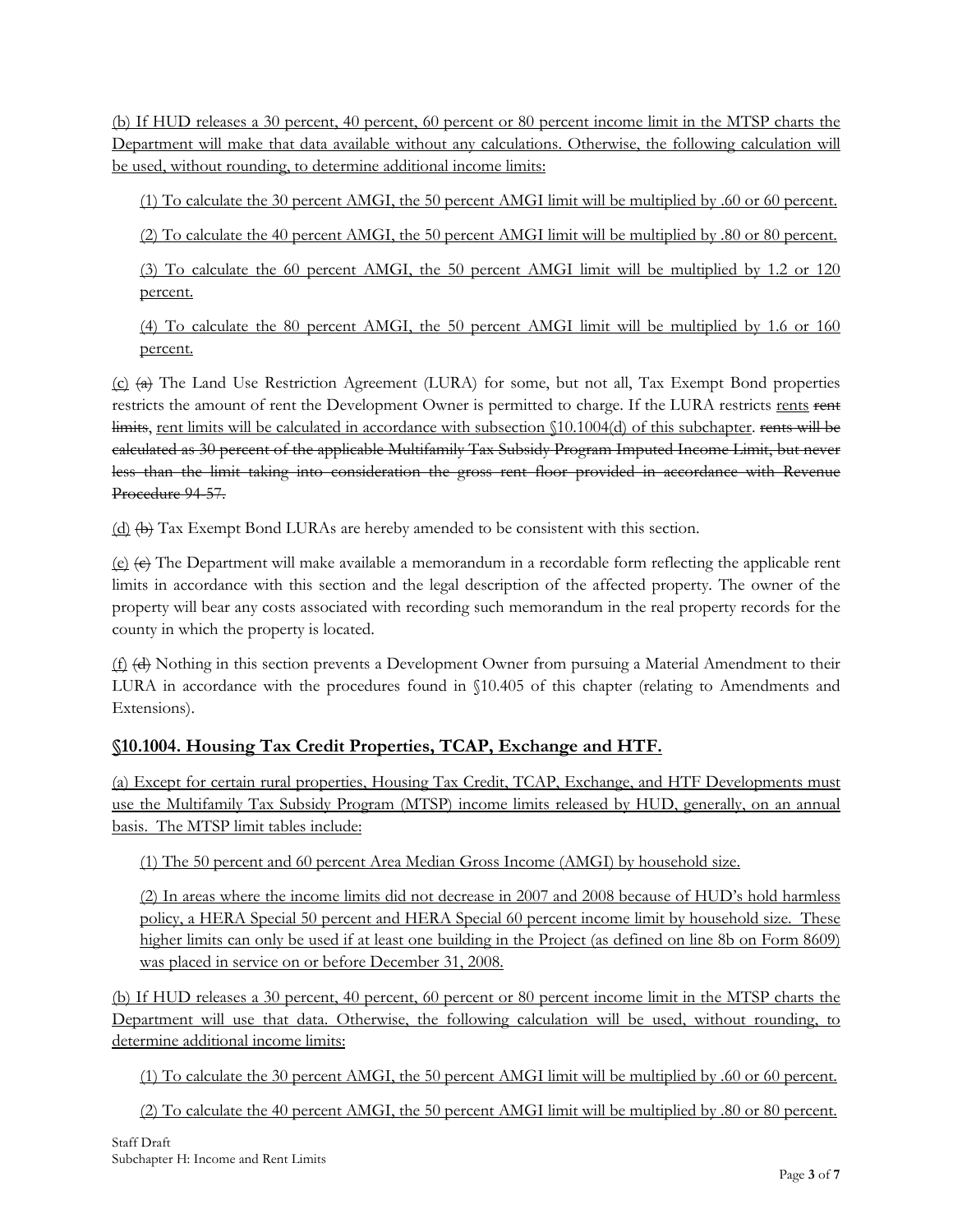(3) To calculate the 60 percent AMGI, the 50 percent AMGI limit will be multiplied by 1.2 or 120 percent.

(4) To calculate the 80 percent AMGI, the 50 percent AMGI limit will be multiplied by 1.6 or 160 percent.

(c) Treatment of Rural Properties: §42(i)(8) of the Code permits certain Housing Tax Credit, Exchange and Tax Credit Assistance properties to use the national non-metropolitan median income limit when the area median gross income limit for a place is less than the national non-metropolitan median income. The Department will make the determination if a place qualifies as rural using the following process:

(1) When HUD releases MTSP income limits, the Compliance Division will review the most current listing of places on the Housing Tax Credit Site Demographic Characteristics Report found on the Department's website, which classifies each place as Rural or Urban. This determination is made in accordance with §10.3(a)(116) of this Chapter relating to Definitions. For the purposes of determining places that are eligible to use the rural income and rent limits, the following places will be removed from the list:

(A) Urban places.

(B) Places with a population in excess of 20,000 as of the 2010 census.

(C) Places with a population between 10,000 and 20,000 as of the 2010 census that are in a Metropolitan Statistical Area.

(D) Places that have an income limit greater than the national non-metropolitan income limit.

(2) All remaining places will be eligible to use the national non-metropolitan median income.

(3) Generally, HUD only releases the national non-metropolitan median income by household size for the 50 percent AMGI. The Department will calculate the additional income limits in accordance with subsection (b) of this section.

(4) The Department allows the use of rural income limits for HTF multifamily rental Developments that are considered rural using the process described in subparagraphs  $(A)$  through  $(D)$  of paragraph  $(1)$  of this section.

(d) Rent limits are a calculation of income limits and cannot exceed 30 percent of the applicable Imputed Income Limit. Rent limits are published by bedroom size and will be rounded down to the nearest dollar.

*Example 1004(1):* To calculate the 30 percent 1 bedroom rent limit:

(1) Determine the imputed income limited by multiplying the bedroom size by 1.5: 1 bedroom x 1.5  $persons = 1.5.$ 

(2) To calculate the 1.5 person income limit, average the 1 person and 2 person income limits: If the 1 person 30 percent income limit is \$12,000 and the 2 person 30 percent income limit is \$19,000, the imputed income limit would be \$15,500 (\$12,000+\$19,000=\$31,000/2= \$15,500).

(3) To calculate the 30 percent 1 bedroom rent limit, multiply the imputed income limit of \$15,500 by 30 percent, then divide by 12 months and round down. In this example, the 30 percent 1 bedroom limit is \$387. (\$15,500 times 30 percent divided by  $12 = $387.50$  per month. Rounded down the limit is \$387).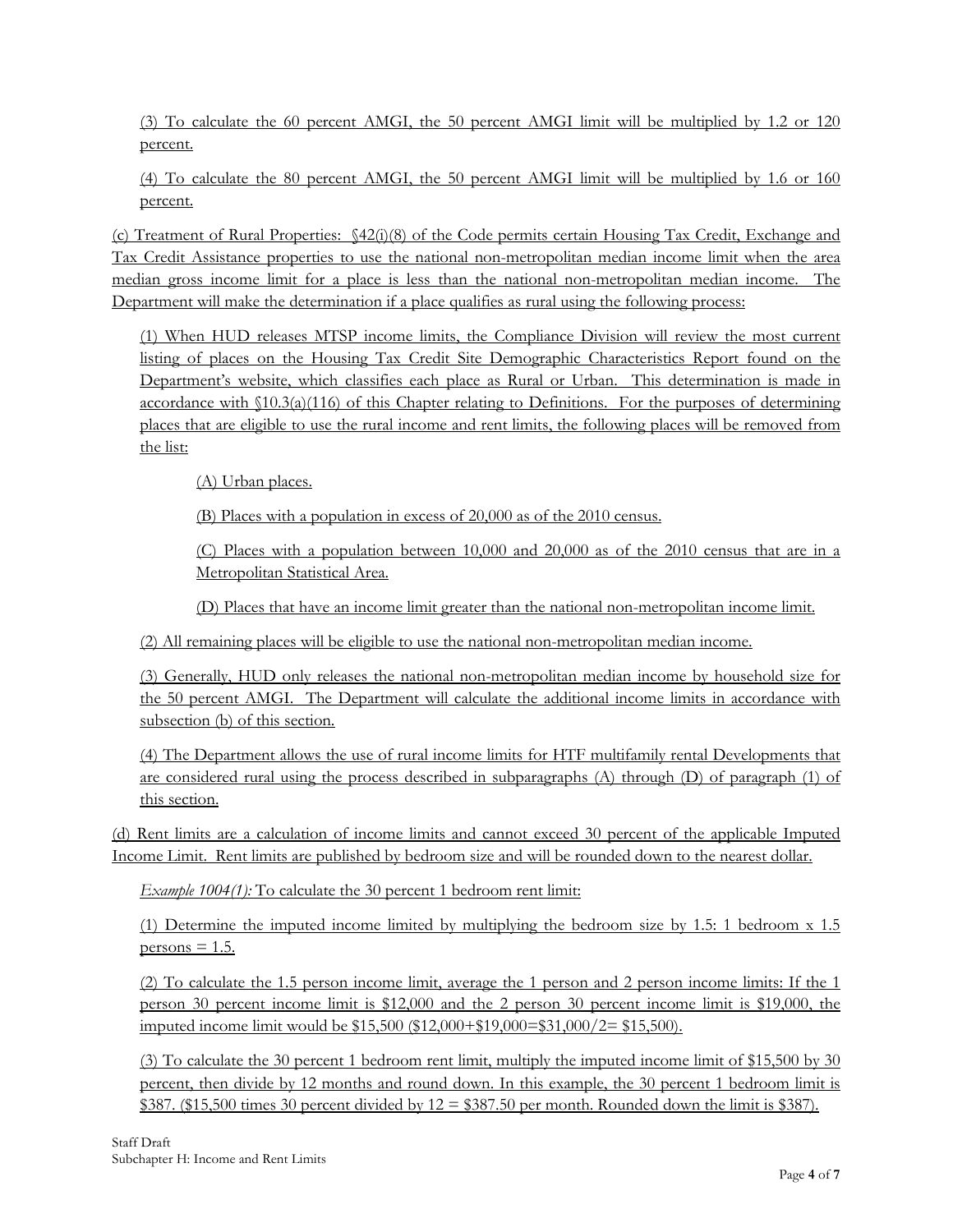*Example 1004(2):* to calculate the 50 percent 2 bedroom rent limit:

(1) Determine the imputed income limited to be calculated by multiplying the bedroom size by 1.5: 2 bedrooms x 1.5 persons  $=$  3.

(2) The 3 person income limit is already published; for this example the applicable 3 person 50 percent income limit is \$27,000.

(3) To calculate the 50 percent 2 bedroom rent limit, multiply the \$27,000 by 30 percent, then divide by 12. In this example, the 50 percent 2 bedroom limit is \$675. (\$27,000 times 30 percent divided by 12  $\equiv$ \$675. No rounding is needed since the calculation yields a whole number.

(e) The Department releases rent limits assuming that the gross rent floor is set by the date the Housing Tax Credits were allocated.

(1) For a 9 percent Housing Tax Credit, the allocation date is the date the Carryover Agreement is signed by the Department.

(2) For a 4 percent Housing Tax Credit, the allocation date is the date of the Determination Notice.

(3) For TCAP, the allocation date is the date the accompanied credit was allocated.

(4) For Exchange, the allocation date is the effective date of the Subaward agreement.

(f) Revenue Procedure 94-57 permits, but does not require, owners to set the gross rent floor to the limits that are in effect at the time the Project (as defined on line 8b on Form 8609) places in service. However this election must be made prior to the Placed in Service Date. A Gross Rent Floor Election form is available on the Department's website. Unless otherwise elected, the initial date of allocation described in subsection (f) of this section will be used.

(g) For the HTF program, the date the LURA is executed is the date that sets the gross rent floor.

(h) Held Harmless Policy.

(1) In accordance with Section 3009 of the Housing and Economic Recovery Act of 2008, once a Project (as defined on line 8b on Form 8609) places in service, the income limits shall not be less than those in effect in the preceding year.

(2) Unless other guidance is received from the U.S. Treasury Department, in the event that a place no longer qualifies as rural, a Project that was placed in service prior to loss of rural designation can continue to use the rural income limits that were in effect before the place lost such designation. However, if in any subsequent year the rural income limits increase, the existing project cannot use the increased rural limits. <eti>Example 1004(3):<et> Project A was placed in service in 2010. At that time, the place was classified as Rural. In 2012 that place lost its rural designation. The rural income limits increased in 2013. Project A can continue to use the rural income limits in effect in 2012 but cannot use the higher 2013 rural income limits. Any Project that places in service in this place after the loss of the rural designation must use the applicable MTSP limits published by HUD.

#### <span id="page-4-0"></span>**§10.1005. HOME and NSP.**

(a) HOME Developments must use the HOME Program Income and Rent Limits that are calculated annually by HUD's Office of Policy Development and Research (PDR). The limits are made available for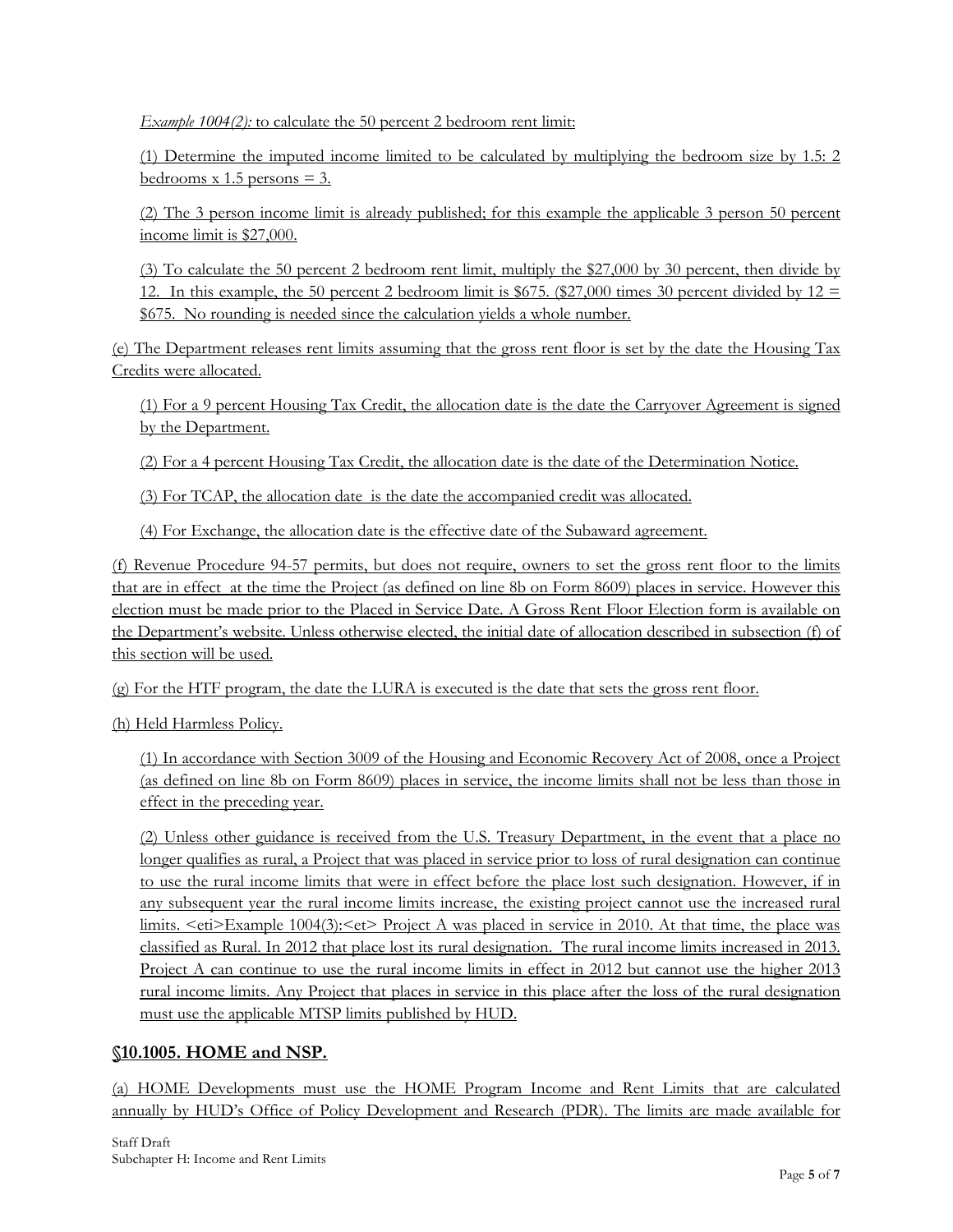each Metropolitan Statistical Areas (MSA), Primary Metropolitan Statistical Areas (PMSA) and Area, District or County by State.

(1) Upon publication, the Department will determine which counties are in each MSA, PMSA, Area or District.

(2) Generally, PDR publishes income limits in tables identifying the following Area Median Gross Income (AMGI) by household size:

(A) 30 percent Limits;

(B) Very Low-Income Limits which are generally 50 percent of median income, but not less than the State non-metropolitan median which will be shown as the 50 percent limit in the Department's income limits;

(C) 60 percent Limits;

(D) Low-Income Limits which are generally 80 percent of the median income, but capped at the national median income with some exceptions which will be shown as the 80 percent limits in the Department's income limits.

(3) If not published, the Department will use the following methodology to calculate, without rounding, additional income limits from the HOME Program income limits released by PDR:

(A) To calculate the 30 percent AMGI, the 50 percent AMGI limit will be multiplied by .60 or 60 percent.

(B) To calculate the 40 percent AMGI, the 50 percent AMGI limit will be multiplied by .80 or 80 percent.

(C) To calculate the 60 percent AMGI, the 50 percent AMGI limit will be multiplied by 1.2 or 120 percent.

(b) PDR publishes High and Low HOME rent limits by bedroom size.

(c) PDR does not publish a 30 percent or 40 percent rent limits that certain HOME Developments are required to use. These limits will be calculated using the same formulas described in subsection §10.1004 of this subchapter.

(d) In the event that PDR publishes rent limits after the HOME program income limits, the Department permits HOME Developments to delay the implementation of the 30 percent and 40 percent rent limits until the High and Low HOME rent limits must be used.

(e) NSP income limits are published annually by HUD for each county with tables identifying the 50 percent AMGI and 120 percent AMGI for household size. If not published, the Department will use the following methodology to calculate, without rounding, additional income limits from the HOME Program income limits released by HUD:

(1) To calculate the 30 percent AMGI, the 50 percent AMGI limit will be multiplied by .60 or 60 percent.

(2) To calculate the 40 percent AMGI, the 50 percent AMGI limit will be multiplied by .80 or 80 percent.